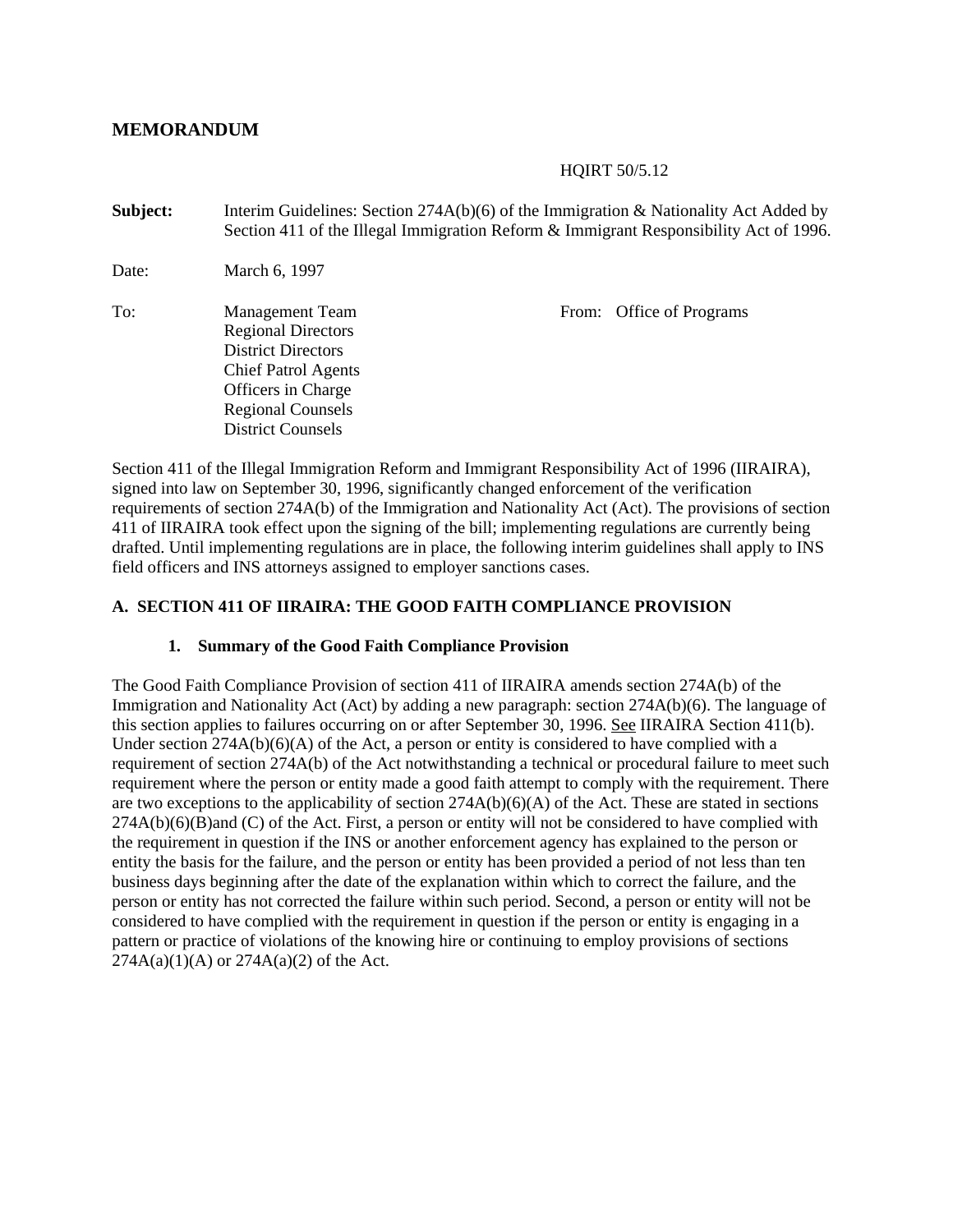## **2. Applicability of Section 274A(b)(6) of the Act: General Overview of Procedures**

Section 274A(b)(6) of the Act applies to cases arising from I-9 inspections conducted on or after September 30, 1996.<sup>1</sup> This requires that technical or procedural failures to meet a requirement of section 274A(b) of the Act discovered during an I-9 inspection conducted on or after September 30, 1996 not be included in a NIF unless and until certain notification procedures are followed.

It is within the discretion of the Supervisory INS officer to decide whether the NIF will include technical or procedural failures.2 If the Supervisory INS officer decides to include these technical or procedural failures in the NIF, issuance of the NIF must be deferred until the employer is given notice of the failures and at least ten business days to correct the failures consistent with this guidance. After review of the corrected failures, the NIF should include any knowing hire/continuing to employ counts, verification counts and uncorrected technical or procedural failures.

If the Supervisory INS officer decides not to include technical or procedural failures in the NIF, a NIF excluding these failures can be issued without the necessity of providing the employer with notice of the failures and a correction period. However, in cases where the NIF will not include technical or procedural failures, the Supervisory INS officer may decide that notification to the employer of the technical or procedural failures is nevertheless appropriate. If an employer has been specifically notified by the INS<sup>3</sup> of the technical or procedural failures and provided an opportunity to correct the failures, yet commits the same type of failure in the future, the employer will be found not to have made a good faith attempt to comply with the verification requirement related to that type of failure at a reinspection. In such a case, the employer cannot benefit from section 274A(b)(6) of the Act with respect to that type of failure. In cases where no unauthorized aliens are found at a worksite and only failures to meet the verification requirements of section 274A(b) of the Act are discovered, INS policy encourages that a Warning Notice be issued in lieu of a NIF.

## **3. Meaning of Terms**

 $\overline{a}$ 

a. Substantive Verification Failures<sup>4</sup>

Section 274A(b)(6) of the Act is applicable only to those verification failures that are designated as "technical or procedural." It has been determined that verification failures that are NOT "technical or procedural" include the following:

Failure of the person or entity to:

(A) prepare or present the Form I-9;

(B) in Section One of the Form I-9:

 $<sup>1</sup>$  Special consideration must be given to timeliness failure. See section 4 of part A for a discussion of these timeliness failures.</sup>

 $2$  This decision is to be based upon the severity and frequency of the failures, resources, etc.

<sup>&</sup>lt;sup>3</sup> Under this interim guidance only, a Warning Notice regarding verification violations issued by the Department of Labor does not constitute notice of technical or procedural failures for purposes of section 274A(b)(6) of the Act.

<sup>4</sup> For a checklist of substantive verification failures, see Appendix A.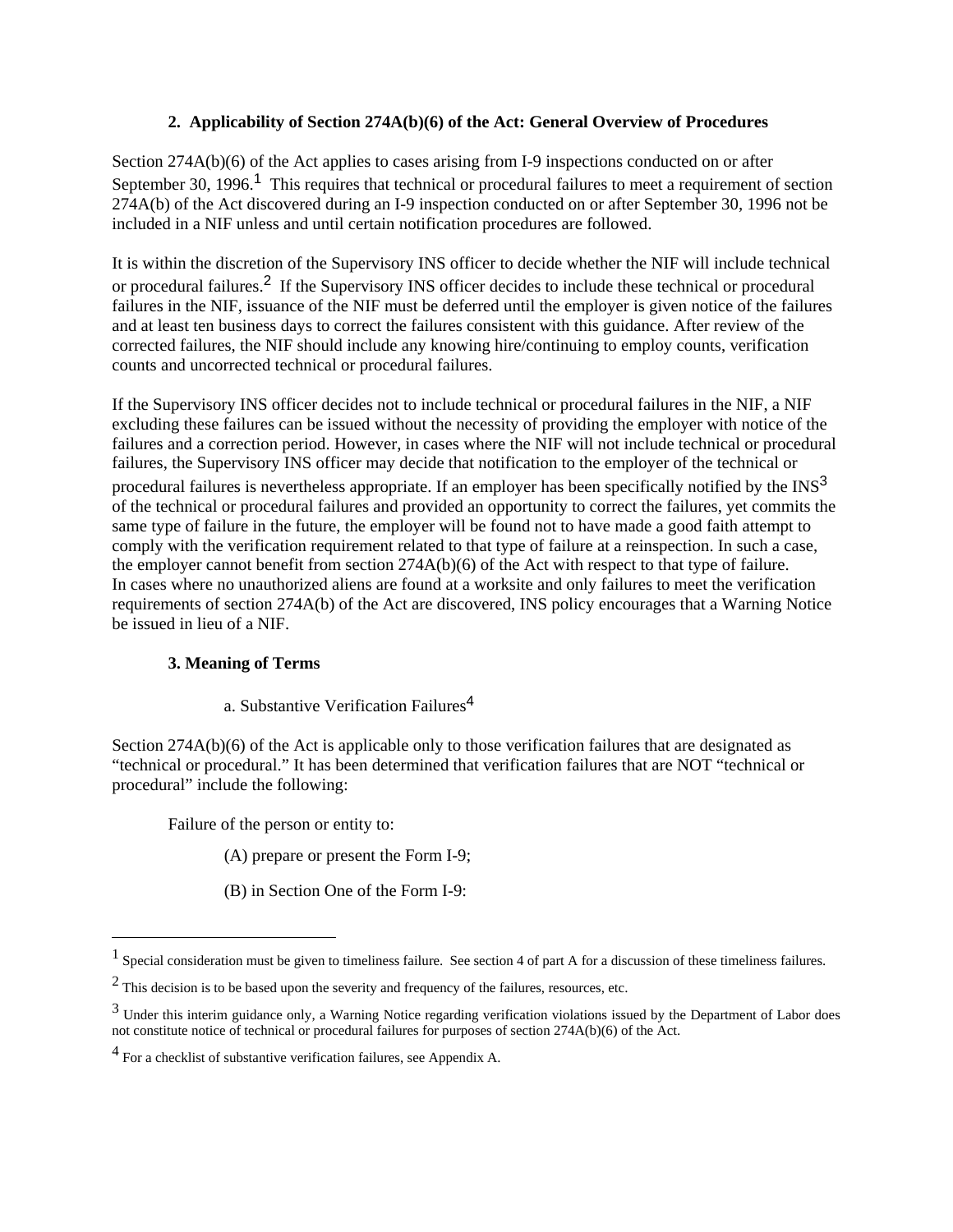(1) ensure that the individual<sup>5</sup> provides his or her printed name in section 1 of the Form I-9;

(2) ensure that the individual checks a box in section 1 of the Form I-9 attesting to whether he or she is a citizen or national of the United States, a Lawful Permanent Resident or an alien authorized to work until a specified date;

(3) ensure that the individual provides his or her A number on the line next to the phrase in section 1 of the Form I-9, "A Lawful Permanent Resident," but only if the A number is not provided in Sections 2 or 3 of the Form I-9 (or on a legible copy of a document retained with the Form I-9 and presented at the I-9 inspection);

(4) ensure that the individual provides the Alien number or Admission number on the line provided under the phrase in section 1 of the Form I-9, "An alien authorized to work until," but only if the Alien number or Admission number is not provided in Sections 2 or 3 of the Form I-9 (or on a legible copy of a document retained with the Form I-9 and presented at the I-9 inspection);

(5) ensure that the individual signs the attestation in section 1 of the Form I-9; or

(6) ensure that the individual dates section 1 of the Form I-9 at the time of hire if the date of hire occurred before September 30, 1996;

(C) in Section Two of the Form I-9:

(1) review and verify a proper List A document or proper List B and List C documents in section 2 of the Form I-9;

(2) provide the document title, identification number(s) and/or expiration date(s) of a proper List A document or proper List B and List C documents in section 2 of the Form I-9, unless a legible copy of the document(s) is retained with the Form I-9 and presented at the I-9 inspection;

(3) sign the attestation in section 2 of the Form I-9; or

(4) date section 2 of the Form I-9 within three business days of the date the individual is hired or, if the individual is hired for three business days or less, at the time of hire if the date that section 2 was to be completed occurred before September 30, 1996;

(D) in Section Three of the Form I-9:

 $\overline{a}$ 

<sup>5</sup> The term "individual" refers to an individual hired or recruited or referred for a fee.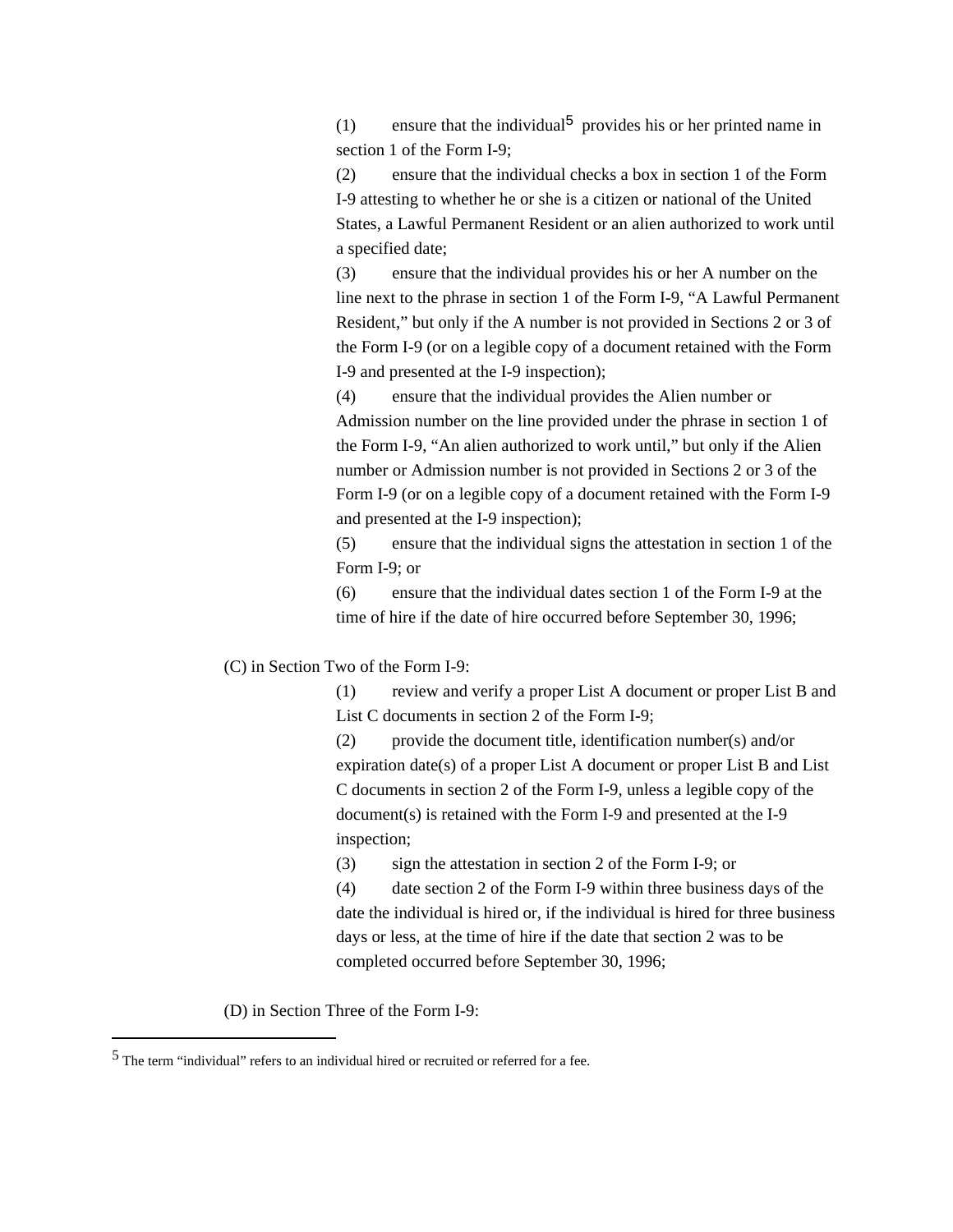(1) review and verify a proper List A document or proper List B and List C documents in section 3 of the Form I-9;

(2) provide the document title, identification number(s) and/or expiration date(s) of a proper List A document or proper List B and List C documents in section 3 of the Form I-9, unless a legible copy of the document(s) is retained with

the Form I-9 and presented at the I-9 inspection;

(3) sign section 3 of the Form I-9;

(4) date section 3 of the Form I-9; or

(5) date section 3 of the Form I-9 not later than the date that the work authorization of the individual hired or recruited or referred for a fee expires.

A person or entity that has committed one or more of the above failures has violated the verification requirements of section 274A(b) of the Act. The notification and correction period requirements of section 274A(b)(6)(B) of the Act do not apply to these failures.

#### **b. "Technical or Procedural" Verification Failures<sup>6</sup>**

Until final regulations are in place, it has been determined that verification failures that ARE "technical or procedural" include the following:

Failure of the person or entity to:

(A) in Section One of the Form I-9:

(1) ensure that an individual provides his or her maiden name, address or birth date in section 1 of the Form I-9;

(2) ensure that an individual provides his or her A number on the line next to the phrase in section 1 of the Form I-9, "A Lawful Permanent Resident," but only if the A number is provided in Sections 2 or 3 of the Form I-9 (or on a legible copy of a document retained with the Form I-9 and presented at the I-9 inspection);

(3) ensure that an individual provides his or her Alien number or Admission number on the line provided under the phrase in section 1 of the Form I-9, "An alien authorized to work until," but only if the Alien number or Admission number is provided in Sections 2 or 3 of the Form I-9 (or on a legible copy of a document retained with the Form I-9 and presented at the I-9 inspection);

 $\overline{a}$ 

<sup>6</sup> For a checklist of technical or procedural verification failures, see Appendix B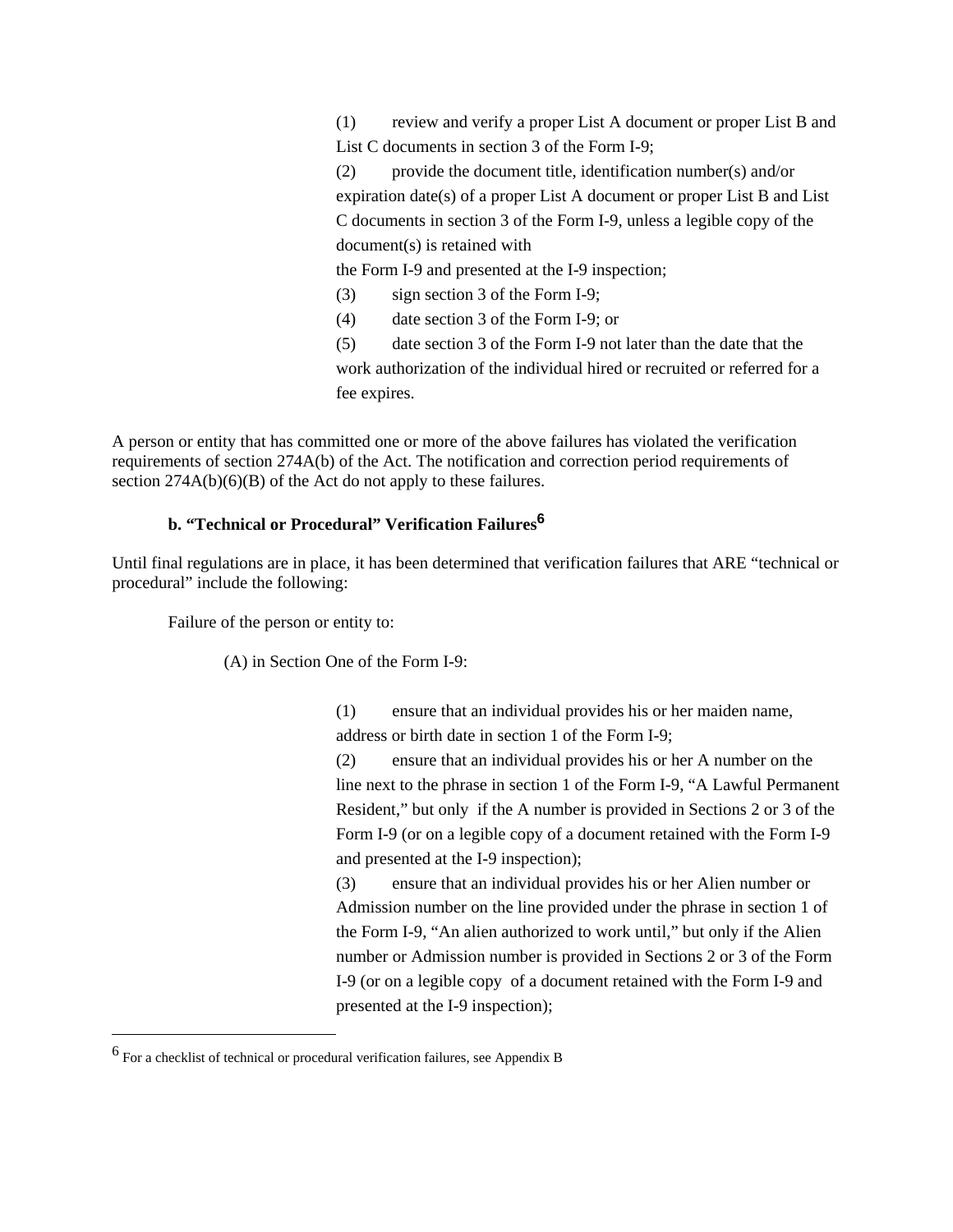(4) ensure that an individual dates section 1 of the Form I-9;

(5) ensure that an individual dates section 1 of the Form I-9 at the time of hire if the time of hire occurred on or after September 30, 1996; or

(6) ensure that a preparer and or translator provides his or her name, address, signature or date;

(B) in Section Two of the Form I-9:

(1) provide the document title, identification number(s) and/or expiration date(s) of a proper List A document or proper List B and List C documents in section 2 of the Form I-9 but only if a legible copy of the document(s) is retained with the Form I-9 and presented at the I-9 inspection;

(2) provide the title, business name and business address in section 2 of the Form I-9;

(3) provide the date of hire in the attestation portion of action 2 of the Form I-9;

(4) date section 2 of the Form I-9; or

(5) date section 2 of the Form I-9 within three business days of the date the individuals hired or, if the individual is hired for three business days or less, at the time of hire if the date on which section 2 had to be completed occurred on or after September 30, 1996;

(C) in Section Three of the Form I-9:

 $(1)$  provide the document title, identification number(s) and/or expiration date(s) of a proper List A document or proper List B and List C documents in section 3 of the Form I-9 but only if a legible copy of the document(s) is retained with the Form I-9 and presented at the I-9 inspection; or

(2) provide the date of rehire in section 3 of the Form I-9.

#### **c. Good Faith Attempt to Comply With a Requirement of Section 274A(b) of the Act.**

A person or entity will be considered to have made a good faith attempt to comply with a requirement of section 274A(b) of the Act notwithstanding a technical or procedural failure to meet such requirement unless: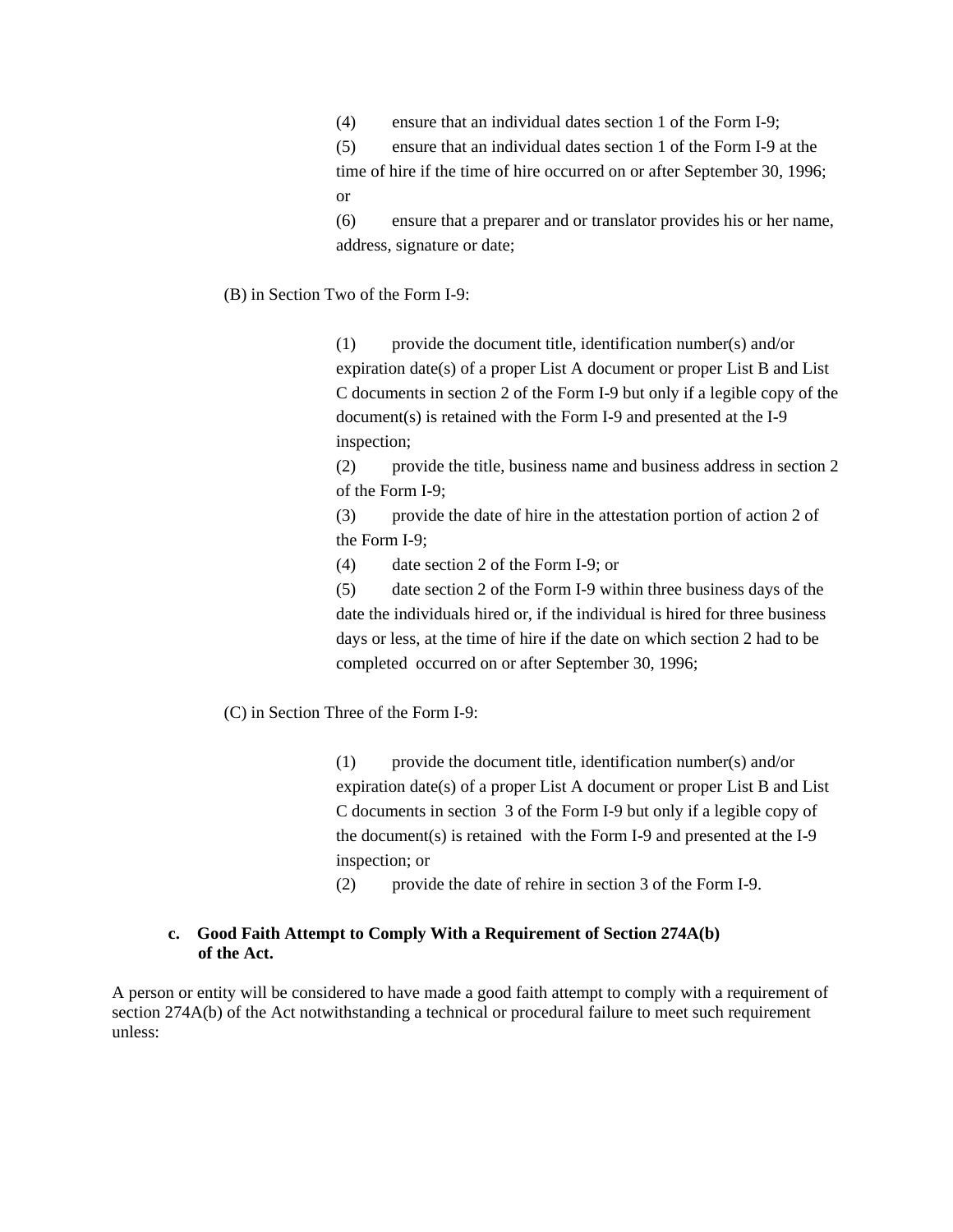(1) the technical or procedural failure was committed with the intent to avoid a requirement of the Act, as demonstrated by the totality of circumstances including but not limited to the substantial presence of unauthorized aliens hired by the employer and a pattern of repeated failures in the completion of the Forms I-9;

(2) the technical or procedural failure was committed in knowing reliance on section 274A(b)(6) of the Act;

(3) the employer corrected or attempted to correct the technical or procedural failure with knowledge or in reckless disregard of the fact that the correction or the attempted correction contains a false, fictitious, or fraudulent statement or material misrepresentation, or has no basis in law or fact;

(4) the employer or recruiter or referrer for a fee prepared the Form I-9 with knowledge or in reckless disregard of the fact that the Form I-9 contains a false, fictitious, or fraudulent statement or material misrepresentation, or has no basis in law or fact; or

(5) the type of failure was previously the subject of a Warning Notice issued by the INS, Notice of Intent to Fine or Notification of Technical or Procedural Failures Letter (see Appendix E attached).

#### **d. Correction of Technical or Procedural Verification Failures**

An employer or recruiter or referrer for a fee who is provided with at least ten business days to correct technical or procedural failures after notification of such failures and corrects the failures within the designated time period is deemed to have complied with the requirements of section 274A(b) of the Act. An employer or recruiter or referrer for a fee will be subject to civil money penalties for uncorrected failures, unless the uncorrected failures could not reasonably be corrected.

To be deemed to have corrected technical or procedural failures that reasonably can be corrected, the employer or recruiter or referrer for a fee must:

> (1) in the case of a failure in section 1 of the Form I-9 ensure that the individual and/or preparer and/or translator:

- corrects the failure on the Form I-9;
- $\bullet$  initials the correction:<sup>7</sup> and
- dates the correction:

 $\overline{a}$ 

- (2) in the case of a failure in sections 2 or 3 of the Form I-9:
	- correct the failure on the Form I-9;
	- $\bullet$  initial the correction;  $\delta$  and

 $<sup>7</sup>$  Initialing and dating corrections is important for proper correction of the failure. However, failure to initial and date a</sup> correction does not render a failure substantive.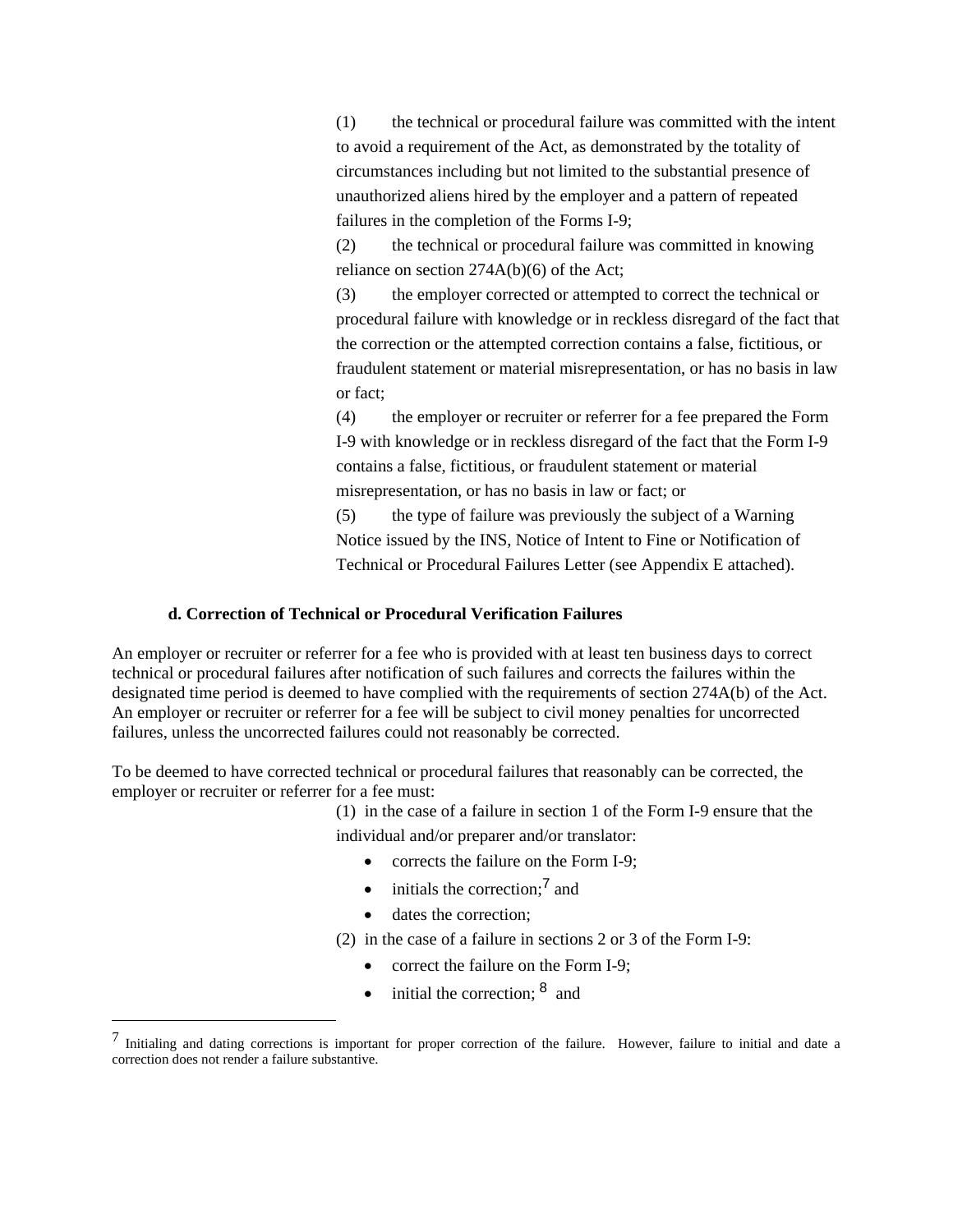• date the correction.

Situations will arise where the employer will not reasonably be able to correct the failures within the time frame provided. The following are examples of when a failure reasonably could not have been corrected:

- the individual is no longer employed by the employer;  $9$
- the individual is on medical leave, leave of absence or vacation during the time provided for correction: <sup>10</sup>
- the preparer and/or translator reasonably cannot be located; or
- $\bullet$  the failure relates to timeliness.<sup>11</sup>

For technical or procedural failures that reasonably cannot be corrected, the employer or recruiter or referrer for a fee must provide the INS officer with a brief explanation of why the failures reasonably cannot be corrected. At the discretion of the INS officer, this may be accomplished orally or in writing. If the INS officer determines that the explanation is reasonable, the technical or procedural failure will not be considered a violation.

#### **4. Timeliness Failures Contained on Forms I-9 Obtained From I-9 Inspections Conducted on or After September 30, 1996**

The notification and correction period requirements of section 274A(b)(6) of the Act do not apply to timeliness failures in Sections 1 or 2 of the Form I-9 unless the date that the particular section should have been completed falls on or after September 30, 1996. Unlike all other failures, timeliness failures do not continue after they are first committed. Examples of how timeliness failures should be processed are contained in Appendix C at the end of these guidelines.

#### **5. Forms I-9 That Contain Both Technical or Procedural Failures and Failures That Are Not Technical or Procedural**

Where a particular Form I-9 contains technical or procedural failures as well as failures that are not technical or procedural, the notification and correction period requirements of section 274A(b)(6) of the Act apply to only those violations that stem from failures that are technical or procedural. No notice and correction period is required for those violations not considered technical or procedural. Examples of this principle are located in Appendix D at the end of these guidelines.

## **B. INTERIM PROCEDURES**

Until implementing regulations are in place, current practices and procedures must be modified to ensure compliance with section 274A(b)(6) of the Act. Cases resulting form I-9 inspections conducted prior to September 30, 1996 do not fall under section 274A(b)(6) of the Act and, therefore, can proceed to the

 <sup>8</sup> Initialing and dating corrections is important for proper correction of the failure. However, failure to initial and date a correction does not render a failure substantive.

<sup>9</sup> Only applicable where the failure relates to section 1 of the Form I-9.

<sup>&</sup>lt;sup>10</sup> Only applicable where the failure relates to section 1 of the Form I-9.

<sup>11</sup> *See* section 4 of part A for a discussion of these failures.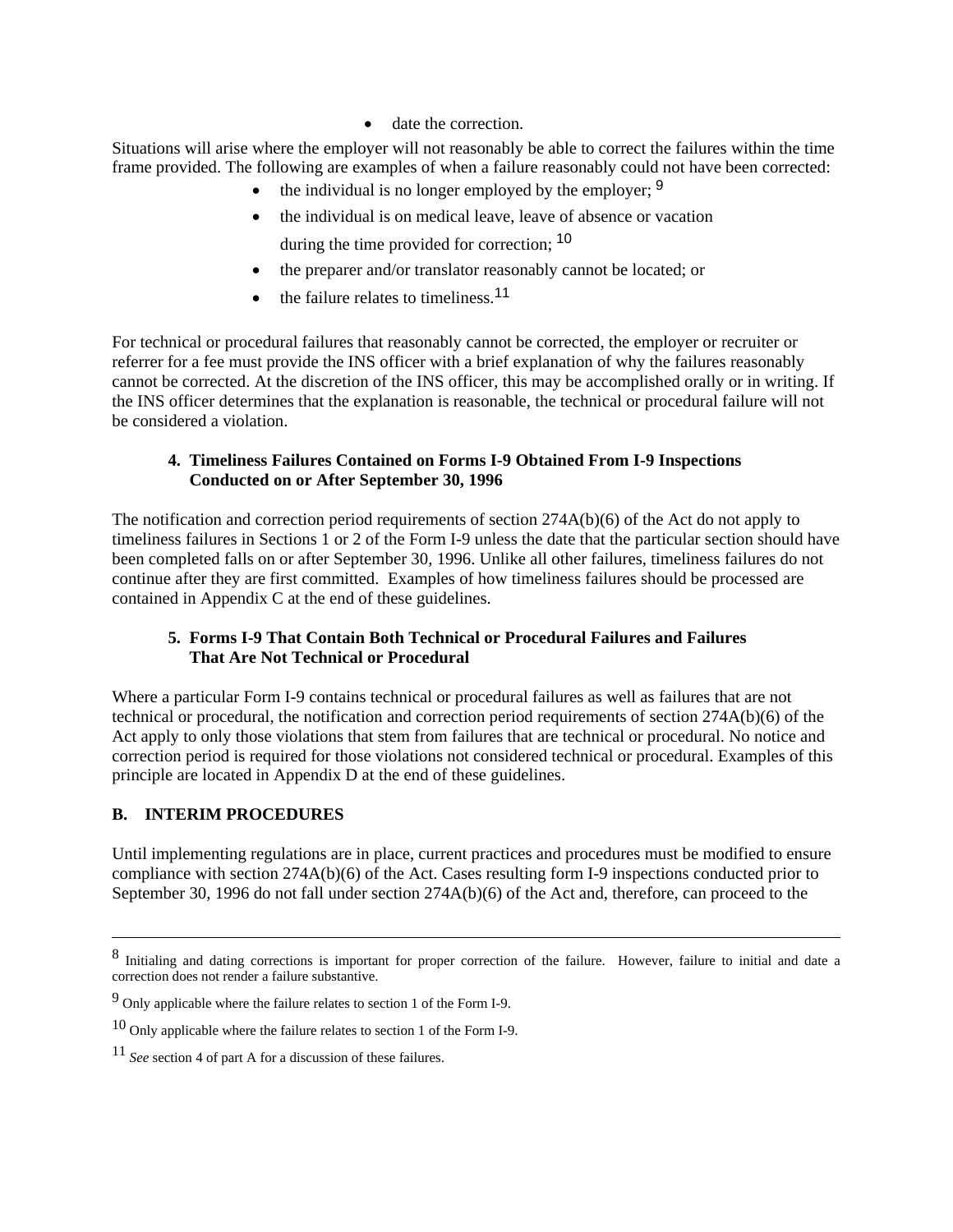issuance of a NIF. However, section 274A(b)(6) of the Act does apply to reinspections conducted on or after September 30, 1996.

Each INS field officer and attorney should review cases arising from inspections or reinspections conducted on or after September 30, 1996 in accordance with the following procedures:

1. Where the only violations discovered consist of violations of sections  $274A(a)(1)(A)$  or  $274A(a)(2)$  of the Act or failures to meet section  $274A(b)$  verification requirements that are not technical or procedural, a NIF should be issued as usual.

2. Where a pattern or practice of violations of sections  $274A(a)(1)(A)$  or  $274A(a)(2)$  of the Act is encountered as the result of an I-9 inspection, regardless of whether criminal charges have been brought against the employer, a NIF charging violations of sections 274A(a)(1)(A), 274A(a)(2) or 274A(b) of the Act can be issued as before and can include violations that stem from technical or procedural failures to meet the requirements of section 274A(b) of the Act without regard to the procedures specified in paragraph 4 below.

3. Where no unauthorized aliens are discovered during an I-9 inspection and only verification failures are found, a Warning Notice notifying the employer of verification failures may be issued in lieu of a NIF in accordance with current INS policy. Warning Notices may include technical or procedural verification failures in addition to substantive verification failures without regard to the notification and correction period requirements of section 274A(b)(6) of the Act. However, upon service of a Warning Notice, the INS officer should return the original Forms I-9 to the employer, circling in ink the technical or procedural failures found. A general list of technical or procedural failures must accompany the Warning Notice and Forms I-9. (See Appendix F).

4. Where failures to meet the requirements of section 274A(b) of the Act that include technical or procedural failures are encountered at an I-9 inspection, if the decision is made to include the technical or procedural failures in a NIF, the NIF cannot be issued unless and until the following procedures are followed:<sup>12</sup>

> a. The employer must be notified of the applicable technical or procedural verification failures. To accomplish this notification, a notification packet must be prepared. This packet must include: a Notification of Technical or Procedural Failures Letter (see Appendix E attached), copies of the Forms I-9 originally presented by the employer that contain technical or procedural failures and copies of any documents originally retained with these Forms I-9.

> > (1) An INS officer must identify the technical or procedural failures on the copy of each Form I-9 included in the notification packet. To identify

 $\overline{a}$ 

 $12$  If it is determined that a person or entity has not made a good faith attempt to comply with a requirements of section 274A(b) of the Act notwithstanding a technical or procedural failure to meet such requirement, the technical or procedural failure to meet the requirement may be charged in a NIF without regard to the notification and correction requirements of section 274A(b)(6) of the Act. For a flowchart analysis of verification failures under section 274A(b)(6) of the Act, see Appendix H.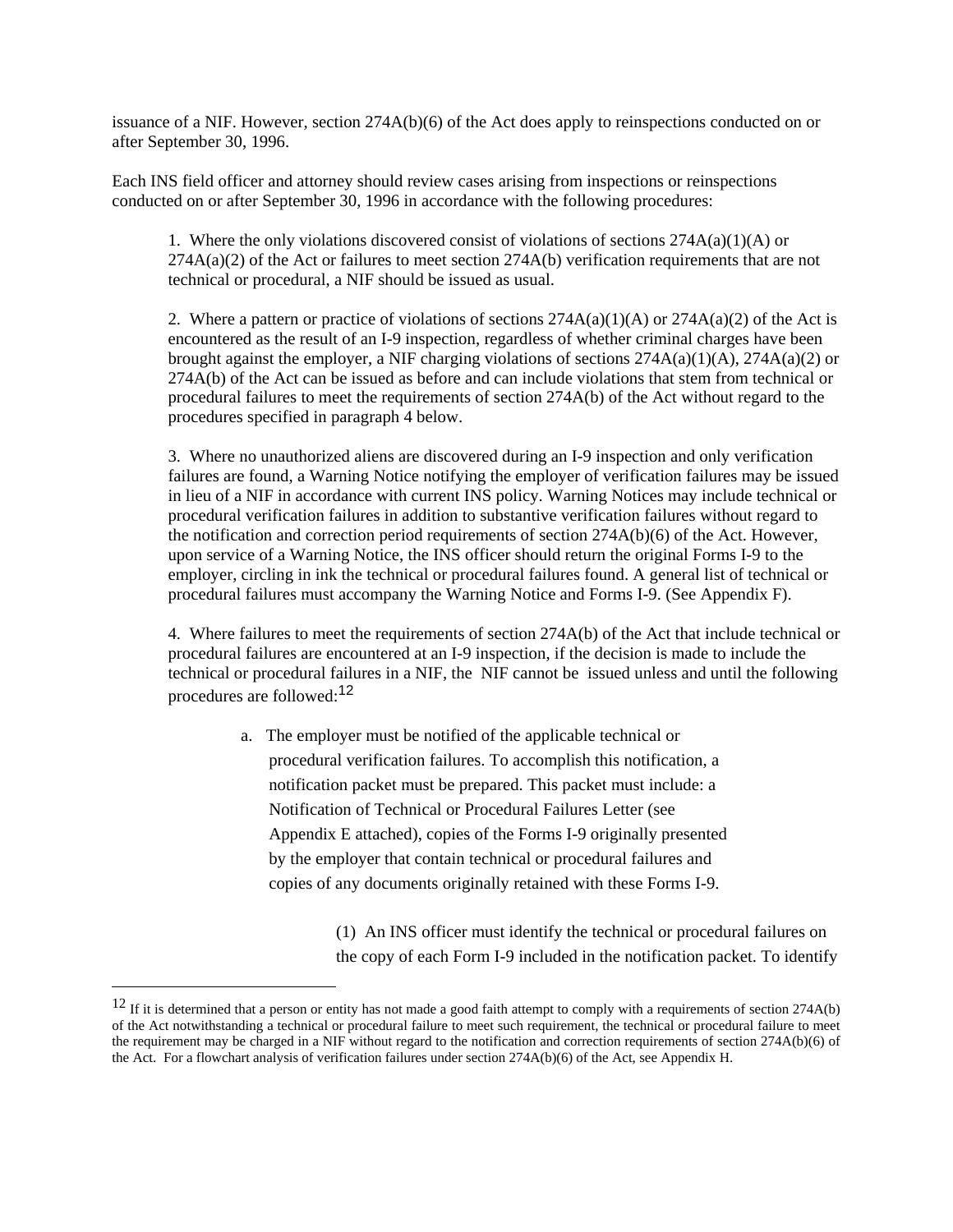the technical or procedural failures, the INS officer must circle in ink, initial and date each technical or procedural failure. The original Forms I-9 should be maintained in the investigative file.

(2) The Notification of Technical or Procedural Failures Letter must include: the date of issuance; the name and address of the employer; the file number; the date of the inspection; the number of Forms I-9 included in the notification packet; the date by which corrections to the Forms I-9 must be completed and ready for review; the name and telephone number of the immigration contact person; and the signature, name and title of the INS officer issuing the letter. The date by which corrections on the Form I-9 must be completed and ready for review must be at least 10 business days after the date that the Notification of Technical or Procedural Failures Letter is served on the employer. For notification packets served by certified mail, allow at least 15 business days after the date that the notification packet is served on the employer for receipt. INS officers that are authorized to sign the Notification of Technical or Procedural Failures Letter are Immigration Agents, Special Agents. Supervisory Special Agents, Border Patrol Agents and all officers authorized to sign NIFs (see 8 C.F.R. sections 274a.9(c) & 242.1).

b. The notification packet is to be served on the employer either personally or by certified mail, return receipt requested.

c. Prior to service of the notification packet, a complete copy of the notification packet must be made and included in the investigative file. A Form G-166C indicating the date and means of service of the notification packet, the number of the Forms I-9 returned to the employer and the date that the notification packet is to be ready for review should precede the copy of the notification packet in the investigative file.

d. If it is determined, within the exercise of discretion, that the Forms I-9 in the notification packet will NOT be retrieved from the employer and reviewed by an INS officer, a NIF that contains only knowing hire, continuing to employ or substantive verification violations may be issued any time after the date the notification packet is to be ready for review as stated on the Notification of Technical or Procedural Failures Letter.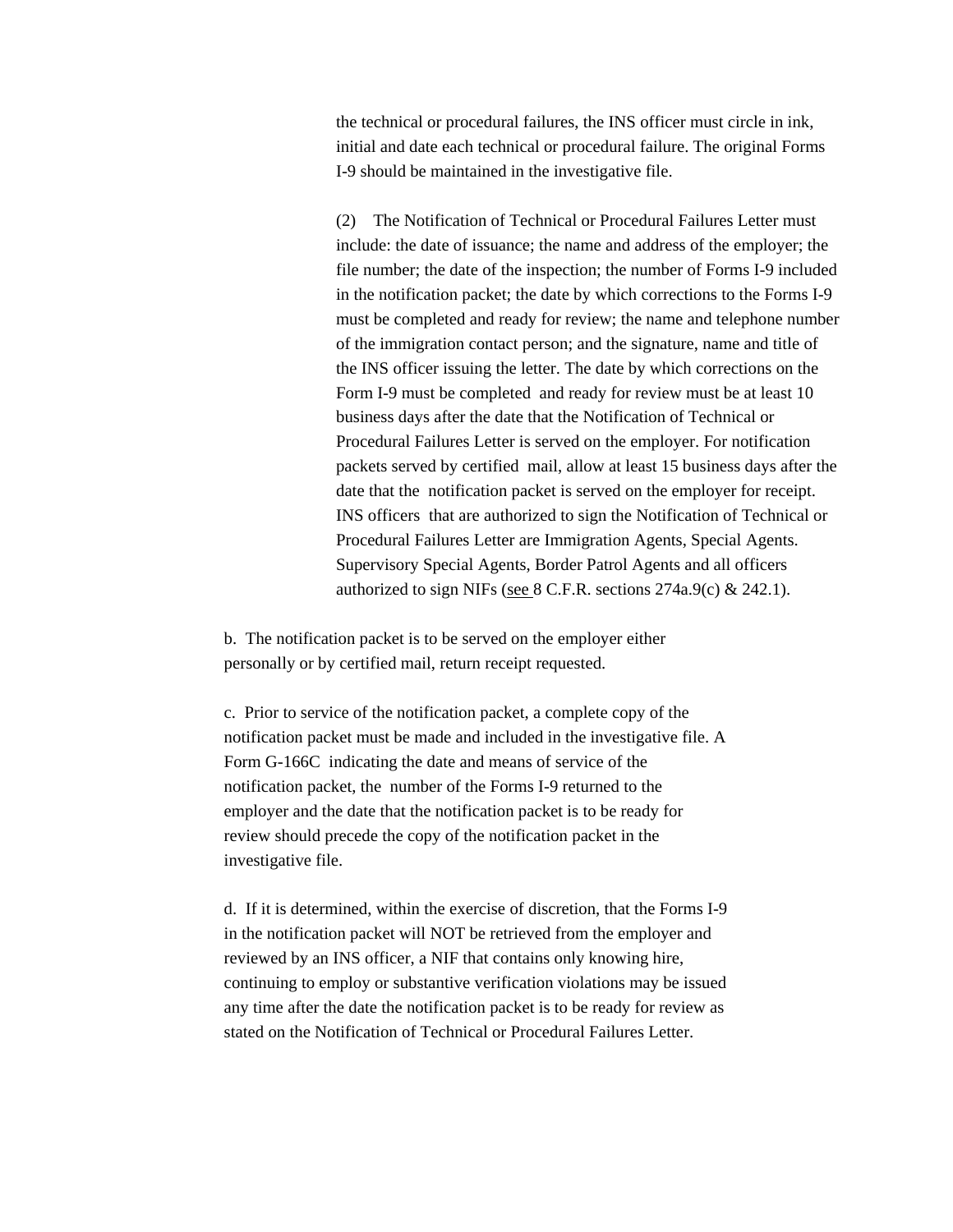e. If it is determined, within the exercise of discretion, that the Forms I-9 in the notification packet WILL be retrieved from the employer and reviewed by an INS officer, the notification packet is to be retrieved from the employer on the date specified in the Notification of Technical or Procedural Failures Letter and by the means chosen by the INS officer (certified mail or personal visit to the employer's business).

f. Once the notification packet is retrieved, the INS officer is to review the retrieved Forms I-9 to determine whether the employer corrected the verification failures identified where such corrections reasonably could have been made. This review is a continuation of the original I-9 inspection; it is not a new inspection. This review is limited to a review of the technical or procedural failures identified on the Forms I-9 that were contained in the notification packet provided to the employer. [If evidence of failures to meet the verification requirements of section 274A(b) of the Act for new hires should arise during this stage of the inspection, such evidence can only be considered in the context of a new inspection.]

g. The INS officer reviewing the retrieved Forms I-9 must determine whether the employer corrected the failures identified in the notification packet. This determination must be documented on a Form G-166C and placed in the investigative file. For those technical or procedural failures that the employer has properly corrected, the employer shall be deemed to be in compliance with section 274A(b) of the Act, and these corrected failures are not considered violations. For those identified technical or procedural failures that the employer has not properly corrected where such corrections could reasonably have been made, the employer is deemed to be not in compliance with section 274A(b) of the Act. These failures are considered violations and can be charged in the NIF. For technical or procedural failures that reasonably could not have been corrected, these failures will not be considered violations if the employer provided a reasonable explanation for not correcting the failures. Where the INS officer determines that the explanation is reasonable, an oral explanation may be accepted. An INS officer's acceptance for the employer's oral explanation must be documented on a Form G-166C. Where the INS officer determines that the explanation is not reasonable, the INS officer must request the employer to submit a written explanation that is signed and dated by the employer.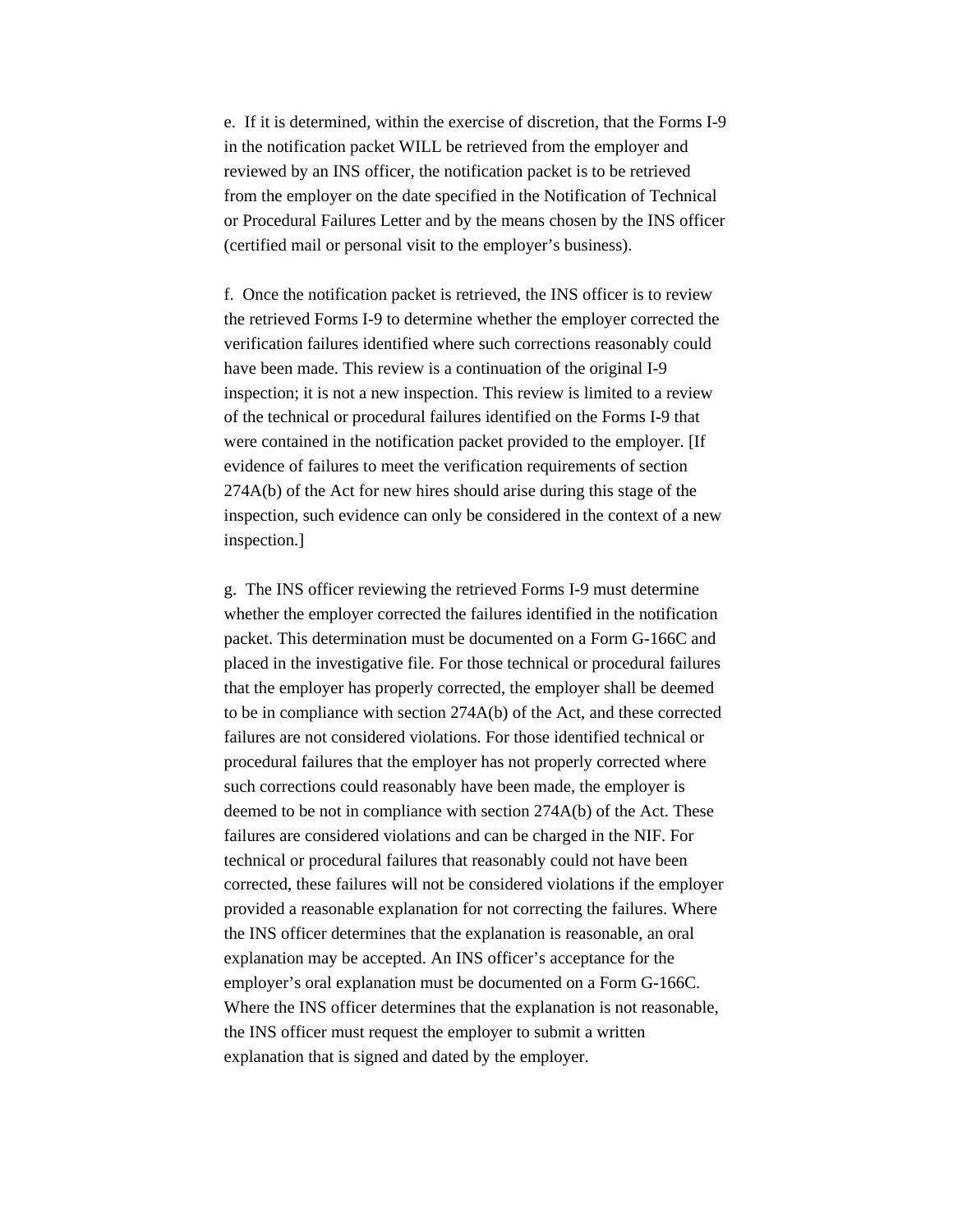h. Upon completion of the Form I-9 review, the case may proceed to the issuance of a NIF. The NIF may charge all violations encountered during the I-9 inspection, including violations of sections  $274A(a)(1)(A)$ ,  $274A(a)(2)$  and  $274A(b)$  of the Act. In counts that include uncorrected technical or procedural verification failure, additional allegations must be stated in the count. See Appendix G for a list of these allegations. In calculating the civil money penalty, factor 5 cannot be aggravated on the basis of the Notification of Technical or Procedural Failures packet.

5. If a reinspection is conducted at a later date, the same procedures listed in paragraph 4 must be followed. These procedures are only applicable to those types of technical or procedural verification failures that were not the type of failures that were the subject of a previous Notification of Technical or Procedural Failures Letter. An employer that commits the same type of failures as were indicated in a previous Notification of Technical or Procedural Failures Letter has not demonstrated a good faith attempt to comply with the verification requirements with respect to those types of failures and, therefore, cannot benefit from section 274A(b)(6) of the Act.

6. Cases resulting from I-9 inspections conducted on or after September 30, 1996 where a NIF has been issued and served on the employer without adherence to the notification procedures outlined in paragraph 4 above may require additional action.

- a. If the case is in settlement negotiations, INS attorneys are to either, at the discretion of the District Director or Chief patrol Agent: (1) remove the technical or procedural verification failures charged in the NIF, reduce the civil money penalty accordingly and proceed with the case on the remaining charges or (2) cancel the NIF through a letter prepared by the INS attorney and signed by the District Director or Chief Patrol Agent which explains the reason for the cancellation of the NIF and informs the employer of a forthcoming Notification of Technical or Procedural Failures Letter; the investigative file should then be returned to the agent who must follow the procedures outline in paragraph 4 above before a new NIF is issued.
- b. In cases where a complaint has been filed with the Chief Administrative Hearing Officer, the complaint should be amended, removing technical or procedural failures that were listed as violations.
- c. In cases where a hearing was not timely requested after the NIF was served, either: (1) a Final Order may be issued stating a fine amount that is reduced by those technical or procedural verification failures charged in the NIF that could not be charged absent compliance with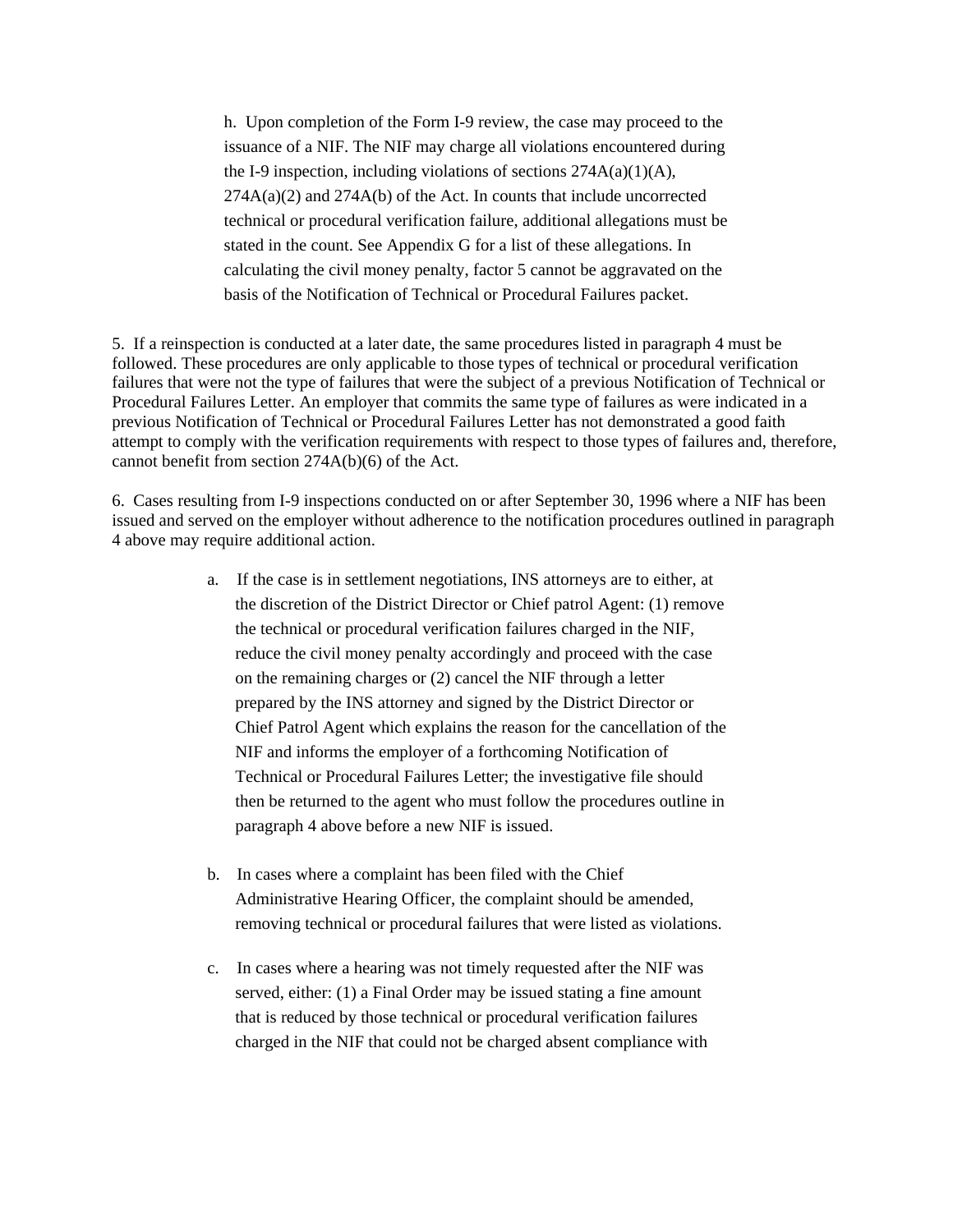the notification procedures outlined in paragraph 4 or (2) in order to allow the technical or procedural failures to be charged in the NIF, cancel the NIF through a letter signed by the District Director or Chief Patrol Agent explaining the reason for the cancellation and that a Notification of Technical or Procedural Failures packet will be prepared. If the second option is chosen, a new NIF may be issued that includes technical or procedural verification failures only after compliance with the procedures outlined in paragraph 4.

These guidelines are effective immediately.

 (Signed) Paul W. Virtue Acting Executive Commissioner Programs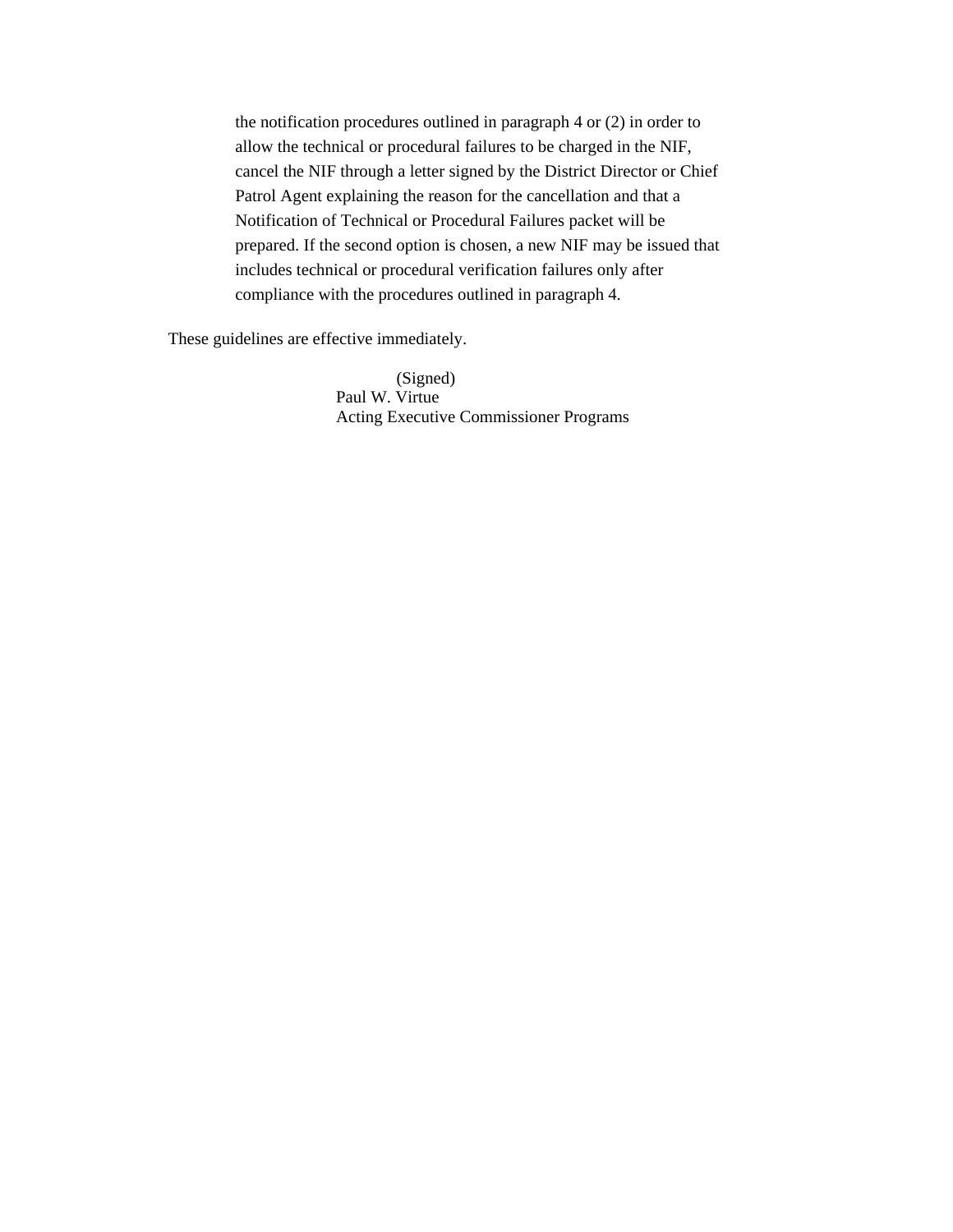## **FORM I-9 SUBSTANTIVE VERIFICATION FAILURE CHECKLIST**

No I-9 prepared or presented

## **FAILURES IN SECTION ONE OF THE FORM I-9**

- □ Employee's name not printed on the Form I-9
- □ No check mark in indicating whether employee attests to being a United States Citizen, Lawful Permanent Resident of alien authorized to work
- □ No A number next to the phase, "A Lawful Permanent Resident" where A number is not in sections 2 or 3 of the Form I-9 (or on a legible copy of a document retained with the Form I-9 and presented at the I-9 inspection)
- □ No Alien or Admission number next to the phrase, "An alien authorized to work until" where Alien or Admission number is not provided in sections 2 or 3 of the Form I-9 (or on a legible copy of a document retained with the Form I-9 and presented at the I-9 inspection)
- □ No employee signature
- □ Employee attestation not completed at the time of hire where employee was hired before 9/30/96

## **FAILURES IN SECTION TWO OF THE FORM I-9**

- $\square$  Improper List A, B or C documents reviewed or verified
- □ No document title;  $\Box$  identification number; or  $\Box$  expiration date of a List A, B or C document and  $\Box$  a legible copy of document(s) is not retained with the Form I-9 and presented at the I-9 inspection
- □ No attestation signature
- $\Box$  Employer attestation not completed within 3 business days of the hire or, if the employee is hired for 3 business days or less, at the time of hire where  $\Box$  the date section 2 had to be completed is before 9/30/96

## **FAILURES IN SECTION THREE OF THE FORM I-9**

- □ Improper List A, B or C documents reviewed or verified
- □ No document title;  $\Box$  identification number; or  $\Box$  expiration date of a List A, B or C document and  $\Box$  a legible copy of document(s) is not retained with the Form I-9 and presented at the I-9 inspection
- □ No signature
- □ No signature date
- □ Section 3 is dated after the date that work authorization expired.

**APPENDIX A**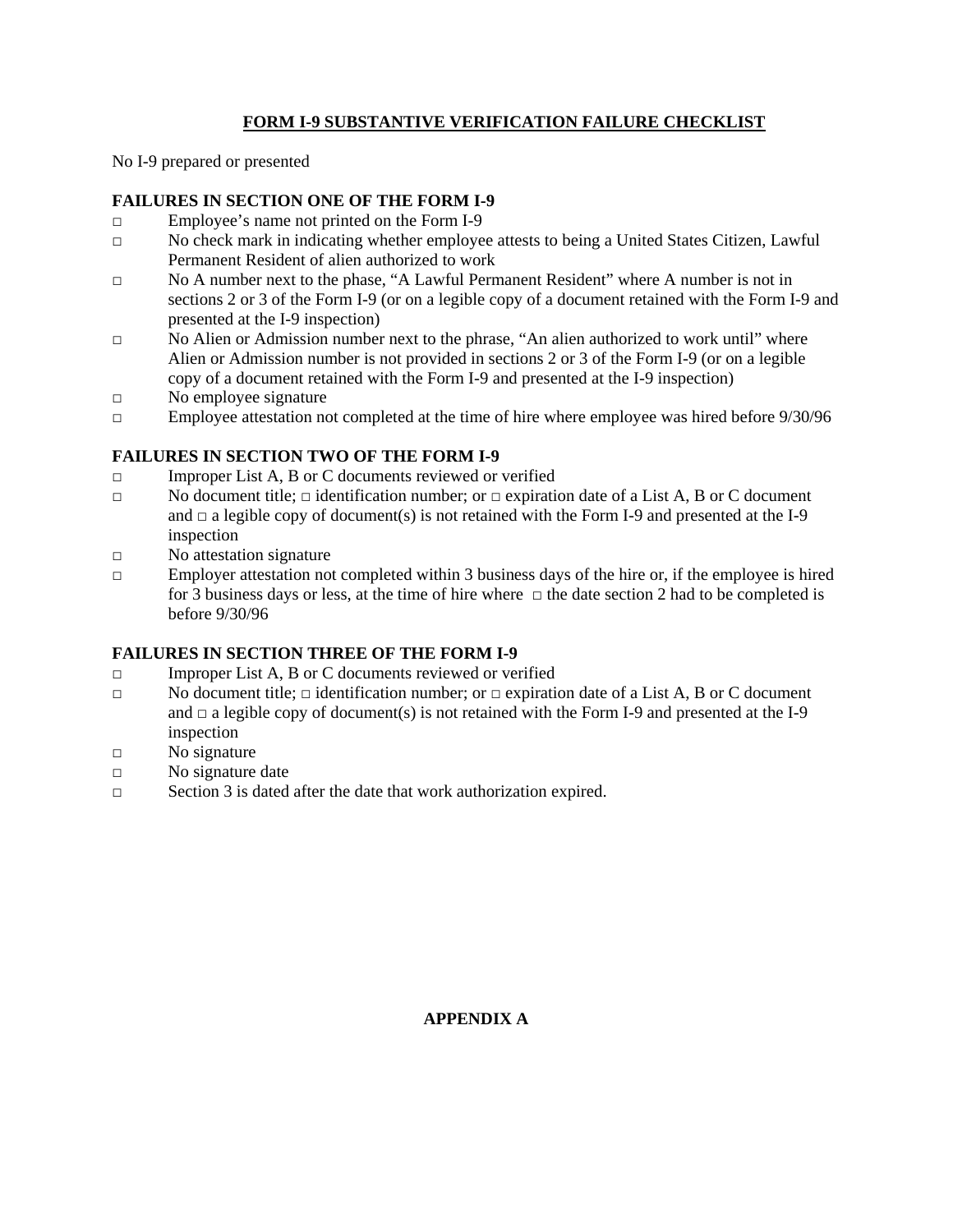## **FORM I-9 TECHNICAL OR PROCEDURAL VERIFICATION FAILURE CHECKLIST**

## **FAILURES IN SECTION ONE OF THE FORM I-9**

- □ No employee: □ maiden name; □ address; □ birth date
- □ No A number next to the phrase, "A Lawful Permanent Resident" where □ A number is in sections 2 or 3 of the Form I-9 (or on a legible copy of a document retained with the Form I-9 and presented upon inspection)
- □ No alien or Admission number next to the phrase, "An alien authorized to work until" where: □ Alien or Admission number is in sections 2 or 3 of the I-9 (or on a legible copy of a document retained with the Form I-9 and presented at the I-9 inspection)
- □ No employee attestation date
- $\Box$  Employee attestation not completed at the time of hire where: employee was hired on or after 9/30/96
- □ No preparer and/or translator: name; address; signature
- □ No date in the preparer and/or translator certification box

## **FAILURES IN SECTION TWO OF THE FORM I-9**

- □ No document □ title; □ identification number; or □ expiration date of a List A, B or C document and  $a \Box$  legible copy of document(s) is retained with the Form I-9 and presented at the I-9 inspection
- □ No business □ title; □ name; □ address
- □ No date of hire
- □ No employer attestation date
- $\square$  Employer attestation not completed with 3 business days of the hire or, if the employee is hired for 3 business days or less, at the time of hire where: □ the date section 2 had to be completed falls on or after 9/30/96

## **FAILURES IN SECTION THREE OF THE FORM I-9**

- □ No document  $\Box$  title;  $\Box$  identification number; or  $\Box$  expiration date of a List A,B or C document and a legible copy of comment(s) is retained with the Form I-9 and presented at the I-9 inspection
- $\neg$  No date of rehire

**APPENDIX B**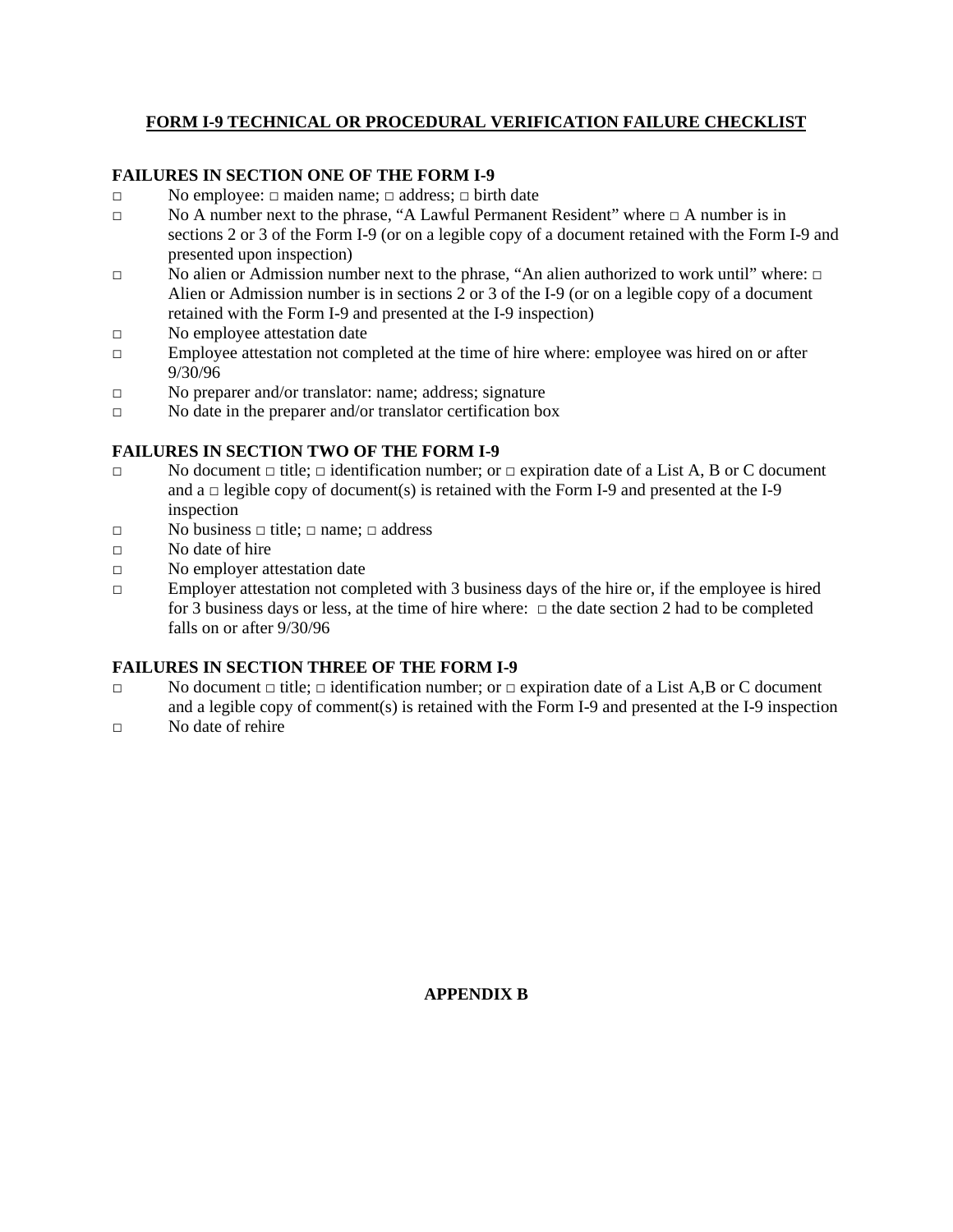#### **TIMELINESS EXAMPLES**

*(1) Employee is hired on September 30, 1996. Section 1 of the Form I-9 is dated October 12, 1996.* 

> **Result:** The notification and correction period requirements of section 274A(b)(6) of the Act apply to this timeliness failure since the date that the employer was required to ensure that the employee completed section 1 of the Form I-9 falls on September 30, 1996, the effective date of section 274A(b)(6) of the Act.

*(2) Employee is hired on August 1, 1995. Section 1 of the Form I-9 is dated October 12, 1996.* 

> **Result:** The notification and correction period requirements of section 274A(b)(6) of the Act do not apply to this timeliness failure since the employer was required to ensure that the employee completed section 1 of the Form I-9 at the time of hire, August 1, 1995, and that date falls before September 30, 1996.

*(3) Employee is hired on September 26, 1996. Section 2 of the Form I-9 is dated October 12, 1996.* 

> **Result:** The notification and correction period requirements of section 274A(b)(6) of the Act apply to this timeliness failure. The employer was required to complete section 2 of the Form I-9 within three business days from the date of hire. Three business days from the date of hire is September 30, 1996, the effective date of section 274A(b)(6) of the Act.

> > **APPENDIX C**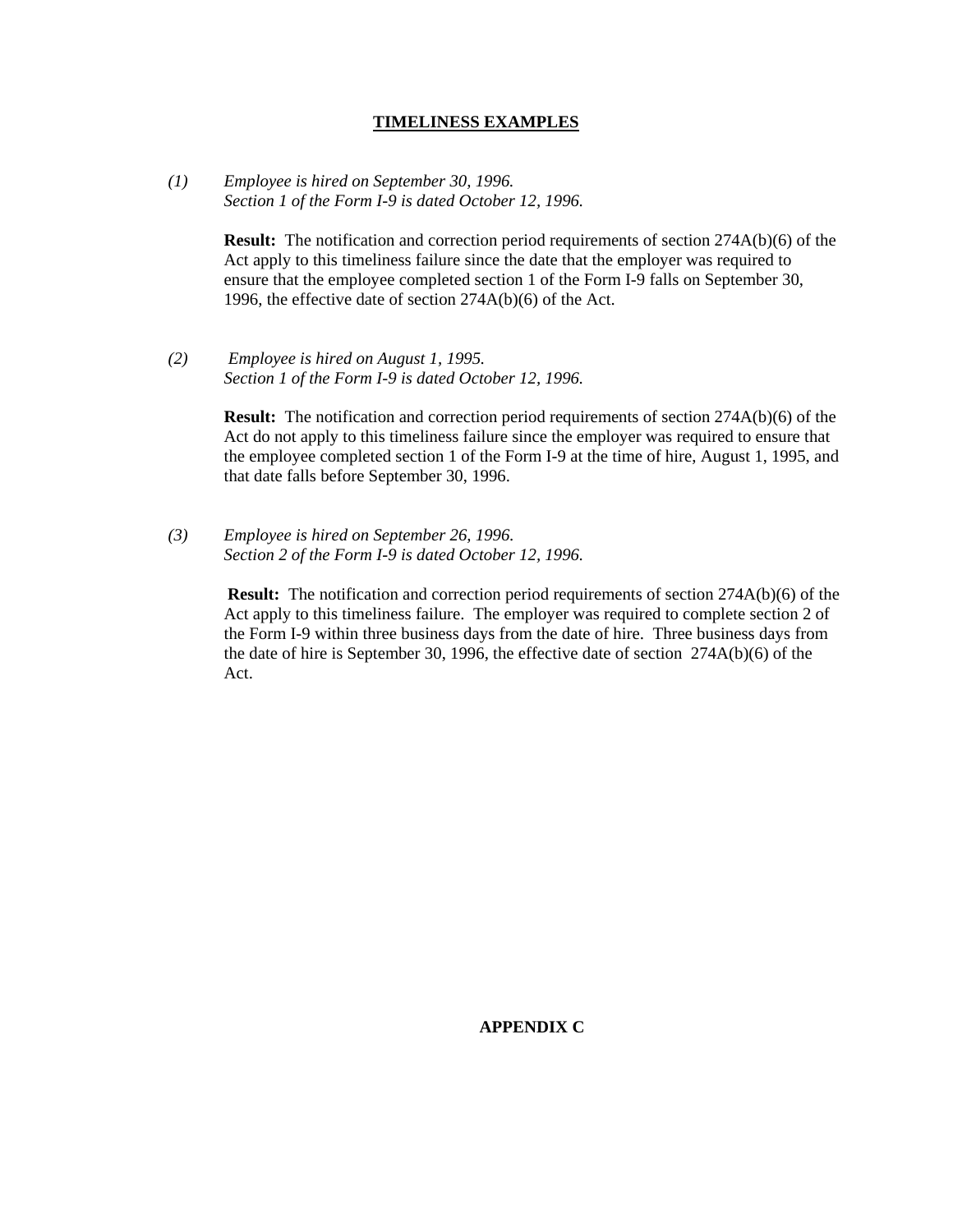#### **MIXED FAILURE EXAMPLES**

(1) *Section 2 of the Form I-9 does not contain the employer attestation date and the employer's signature*.

**Result:** The missing employer attestation date is a "technical or procedural" certification failure. The missing signature is a "substantive" verification failure. The substantive failure is a violation independent of the technical or procedural failure. Section 274A(b)(6) of the Act does not apply to the substantive failure. Based on the substantive failure, the correct Count to charge in the NIF is: FAILED TO PROPERLY COMPLETE SECTION 2 OF THE EMPLOYMENT ELIGIBILITY VERIFICATION FORM (FORM I-9). The technical or procedural failure need not be considered.

(2) *Section 1 of the Form I-9 does not contain the employer attestation date. Section 2 of the Form I-9 does not contain the employer's signature. The employee is authorized to work.* 

> **Result:** The missing employer attestation date is a "technical or procedural" verification failure. The missing signature is a "substantive" verification failure. The substantive failure is a violation independent of the technical or procedural failure. Section 274A(b)(6) of the Act does not apply to the substantive failure. Based on the substantive failure alone, the following Count can be charged in the NIF: FAILED TO PROPERLY COMPLETE SECTION 2 OF THE EMPLOYMENT ELIGIBILITY VERIFICATION FORM (FORM I-9). The following Count could not be charged: FAILED TO ENSURE THAT EMPLOYEE PROPERLY COMPLETED SECTION 1 AND FAILED TO PROPERLY COMPLETE SECTION 2 OF THE EMPLOYMENT ELIGIBILITY VERIFICATION FORM (FORM I-9), unless and until the notification and correction period requirements are met.

(3) *Employee was hired on January 1, 1990. Section 1 of the Form I-9 does not contain the employee's date of birth. Section 1 of the Form I-9 is dated January 10, 1990. Employee is currently employed by the employer.* 

> **Result:** Failure of the employer to ensure that the employer completed section 1 of the Form I-9 at the time of hire occurred on January 1, 1990. The notification and correction period requirements of section 274A(b)(6) of the Act do not apply to this timeliness failure because it occurred before September 30, 1996. It is a substantive verification failure. However, the notification and correction period requirements of section 274A(b)(6) of the Act do apply to the failure of the employer to ensure that the employee provided his or her date of birth in section 1 of the Form I-9. This is a technical or procedural verification failure. This failure continues from the day the requirement had to be met (the hire date) until the employer corrects the failure or no longer is required to retain the Form I-9. Because this failure is continuing, it occurs on each day that it persists. The employer is under a continuing duty to ensure proper completion of the Form I-9. Based on the substantive failure verification alone, the following Count can be charged in the NIF: FAILED TO ENSURE THAT EMPLOYEE PROPERLY COMPLETED SECTION 1 OF THE EMPLOYMENT ELIGIBILITY VERIFICATION FORM (FORM I-9) AT THE TIME OF HIRE. The technical or procedural failure need not be considered.

#### **APPENDIX D**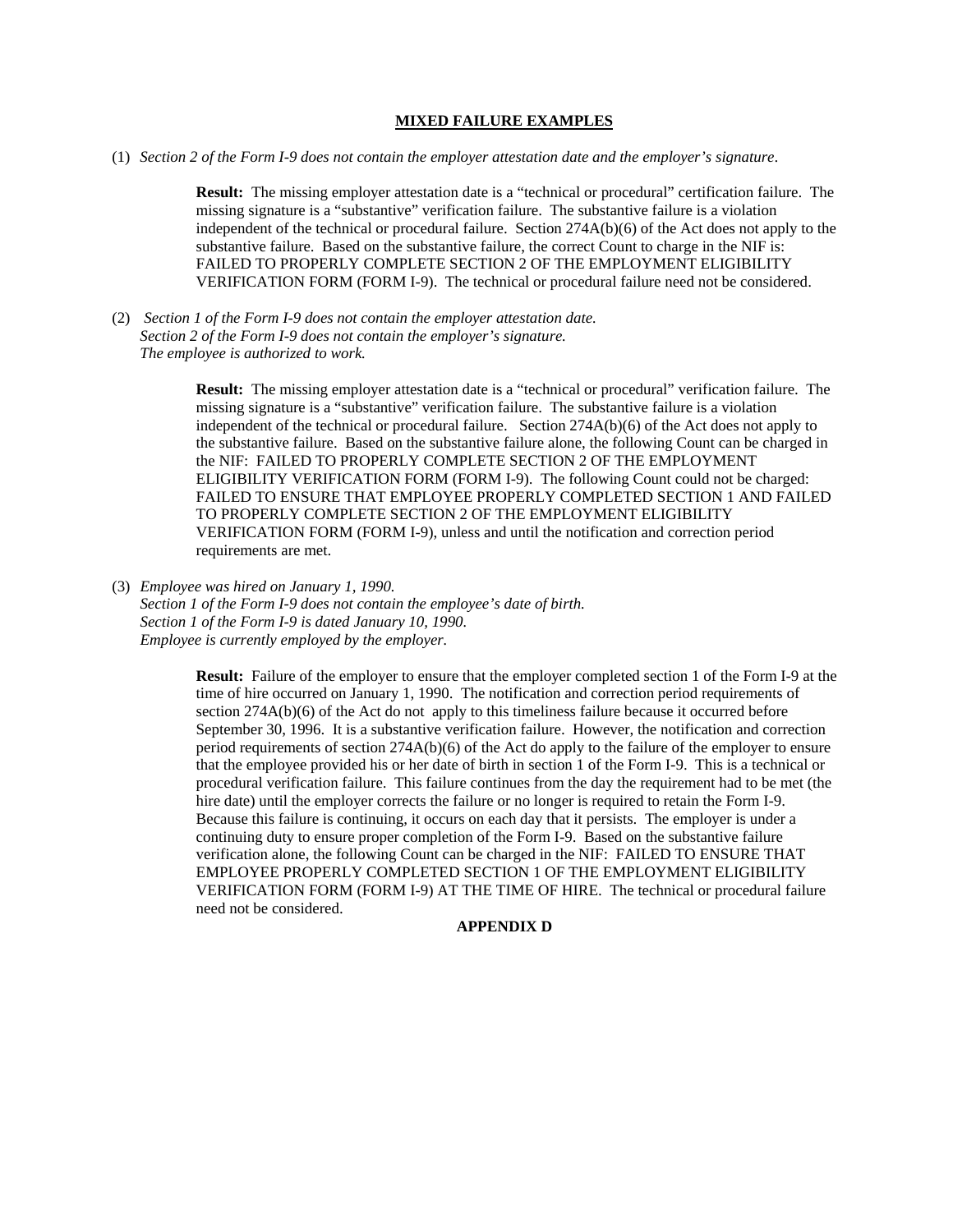U. S. Department of Justice Immigration and Naturalization Service

#### **NOTIFICATION OF TECHNICAL OR PROCEDURAL FAILURES**

**\_\_\_\_\_\_\_\_\_\_\_\_\_\_\_\_\_\_\_\_\_\_\_\_\_\_\_\_\_\_\_\_\_\_\_\_\_\_\_\_\_\_\_\_\_\_\_\_\_\_\_\_\_\_\_\_\_\_\_\_\_\_\_\_\_\_\_\_\_\_\_\_\_\_\_\_\_\_** 

 [INS Office Address] [Date]

[Name of Company Official] [Company Name] [Company Address]

> RE: I-9 Inspection File No. [Fill-In File No.]

Dear Sir/Madam:

 On [Date of I-9 Inspection], officers of the Immigration and Naturalization Service conducted an inspection of [Company Name] to determine compliance with Section 274A of the Immigration and Nationality Act (Act). At that time, [Number of I-9s Presented] Employment Eligibility Verification Forms (Forms i-9) were presented for inspection.

 During the inspection of the Forms I-9 presented, technical or procedural failures to meet the employment verification requirements of Section 274A(b) of the Act were discovered. Pursuant to Section 274A(b)(6) of the Act, these technical or procedural failures are considered violations of Section 274(b) of the Act if they remain uncorrected.

 NOTE: Additional failures to meet the employment verification requirements of Section 274A(b) of the Act may have been discovered. These failures are no included in this notification and may result in the issuance of a Notice of Intent to Fine (Form I-763). If a Notice of Intent to Fine is issued, it will be served separately from this notification.

 This letter and accompanying documents are to notify [Company Name] of the technical or procedural failures encountered and to provide [Company Name] a period of not less than ten business days within which to correct these failures.

 Accompanying this letter are copies of [number of I-9s being returned] Forms I-9 that contain technical or procedural failures. The technical or procedural failures found on each Form I-9 have been circled in ink. They include one or more of the following technical or procedural failures:

#### **APPENDIX E**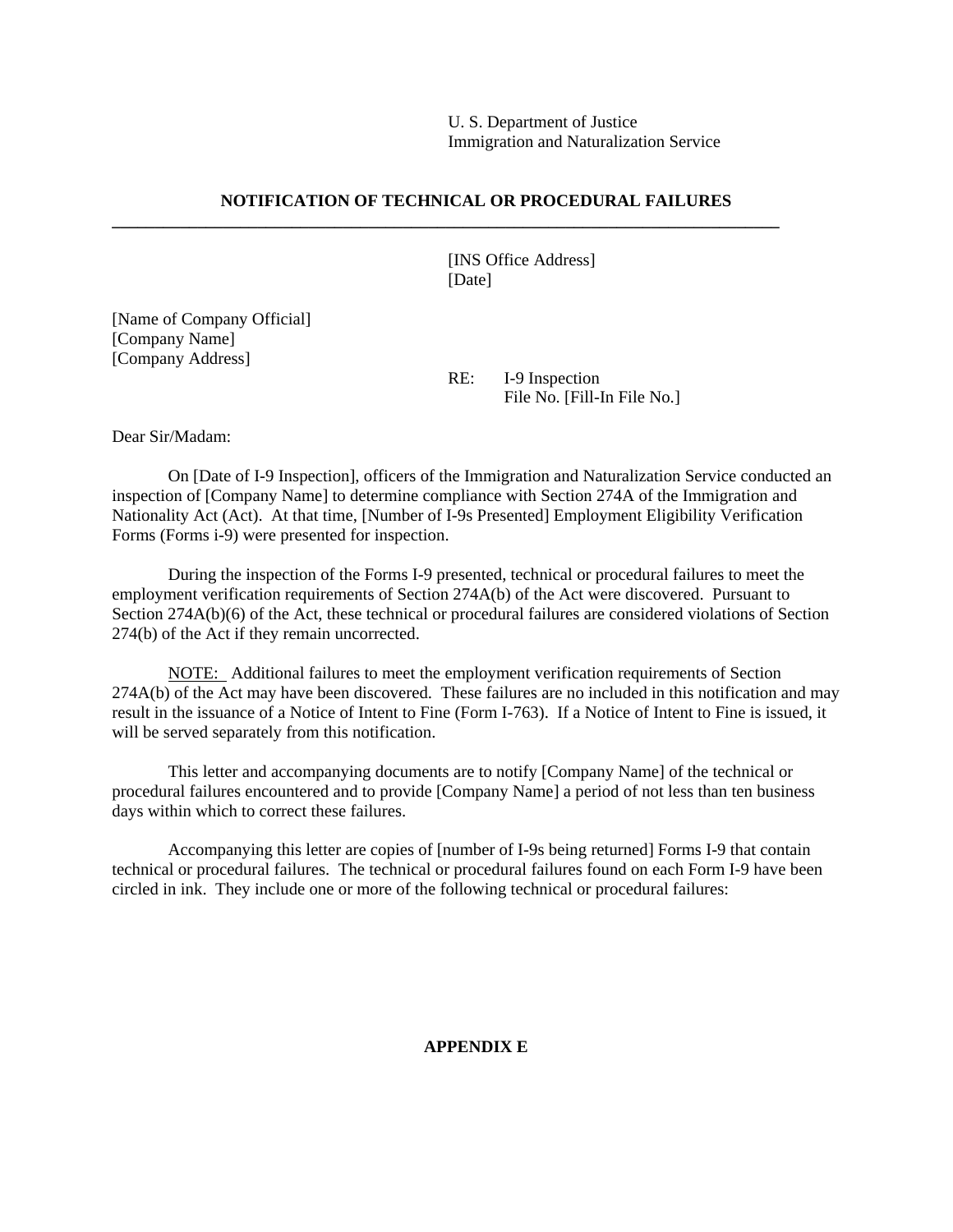File. No. (Insert File No.)

Page 2

- Employees maiden name, address or birth date missing in section 1
- No "A" number filled in next to the phrase in section 1, "A Lawful Permanent Resident" where the file number is in sections 2 or 3 of the I-9 (or on a document retained on the the Form I-9 and presented at the I-9 inspection
- No Alien or Admission number filled in next to the phrase in section 1, "An alien authorized to work until" where the number is in sections 2 or 3 of the I-9 (or on a document retained on the Form I-9 and presented at the I-9 inspection)
- Employee attestation date missing in section 1
- Employee attestation not completed at the time of hire in section 1
- Name, address or signature of the preparer and/or translator missing in section 1
- No date in the preparer and/or translator certification box in section 1
- No document identification number of a List A, B or C document in section 2 where a copy of document(s) is retained with the Form I-9 and presented at the I-9 inspection
- No document expiration date of a List A, B, or C document in section 2 where a copy of document(s) is retained with the Form I-9 and presented at the I-9 inspection
- Business title, name or address missing in section 2
- Date of hire missing in section 2
- No employer attestation date in section 2
- Employer attestation in section 2 not completed within 3 business days of the hire or, if the employee is hired for 3 business days or less, at the time of hire
- No document identification number of a List A, B or C document in section 3 where a copy of document(s) is retained with the Form I-9 and presented at the I-9 inspection
- No document expiration date of a List A, B or C document in section 3 where a copy of document(s) is retained with the Form I-9 and presented at the I-9 inspection
- Date of rehire missing in section 3

You must correct the circled failures directly on the Form I·9. Initial and dale the corrections made. A brief explanation must be provided for corrections that reasonably cannot be made (e.g., "information unavailable: individual's employment terminated"). Verification failures that are not technical or procedural have not been circled on the Forms I-9 accompanying this letter.

(Company Name) is being provided until [date Forms I-9 must be corrected] to correct the circled failures on the accompanying Forms I·9. These Forms I·9 may be subject to review by an INS officer after that date.

Be aware that any uncorrected technical or procedural failures may result in the issuance of a Notice of Intent to Fine.

If you have any questions regarding your responsibilities in the verification process, you may call (Agent's Name) at [phone number].

Sincerely,

 $_$ (signature)

 (name) (title)

Enclosures **APPENDIX E**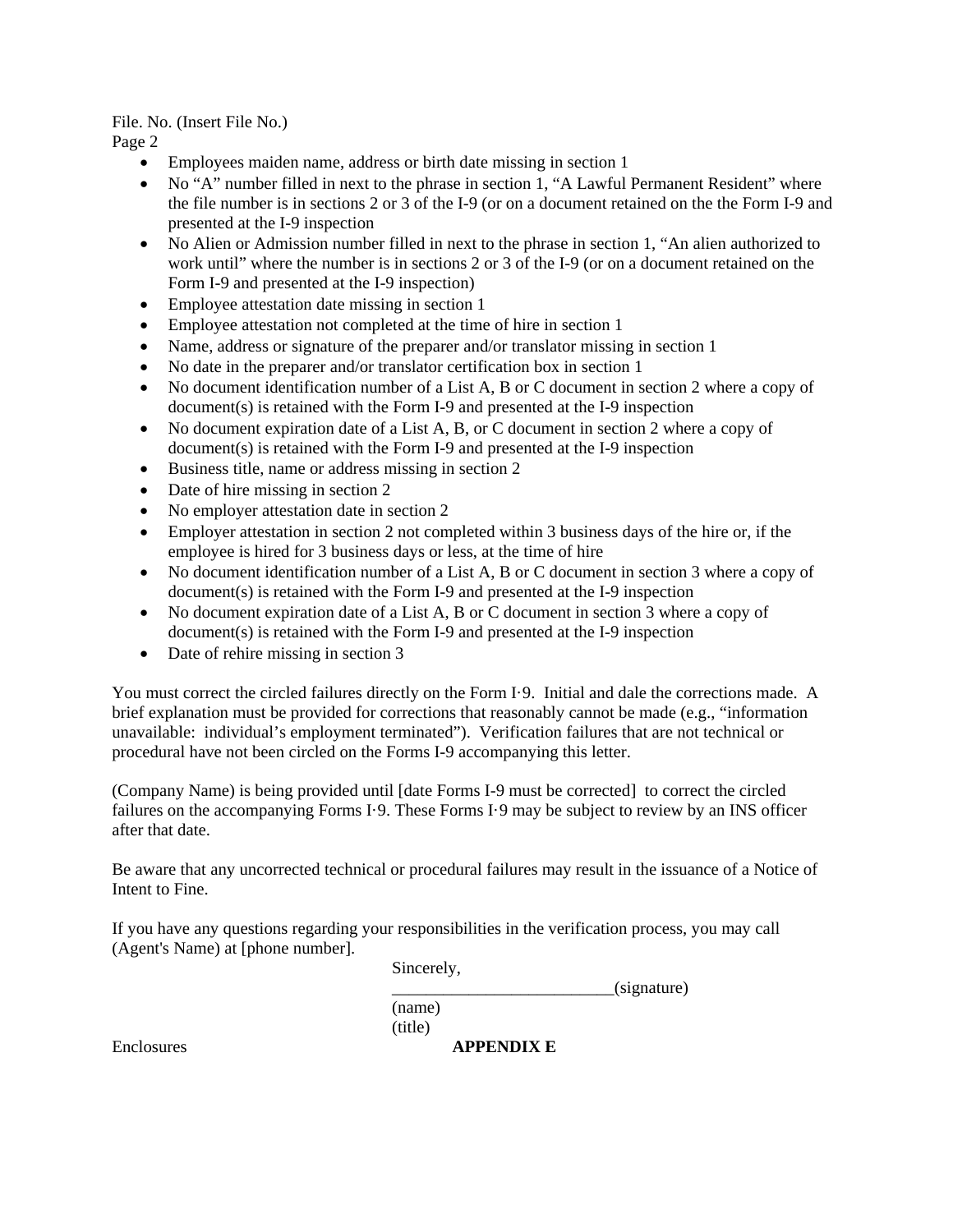Following is a list of possible technical or procedural failures to meet verification requirements of section 274A(b) of the Immigration and Nationality Act. The technical or procedural verification failures that have been found on the Forms I-9 accompanying the Warning Notice have been circles. Verification failures that are not technical or procedural also may be present on these Forms I-9. Such verification failures have not been circled.

\_\_\_\_\_\_\_\_\_\_\_\_\_\_\_\_\_\_\_\_\_\_\_\_\_\_\_\_\_\_\_\_\_\_\_\_\_\_\_\_\_\_\_\_\_\_\_\_\_\_\_\_\_\_\_\_\_\_\_\_\_\_\_\_\_\_\_\_\_\_\_\_\_\_\_\_\_\_\_

## **TECHNICAL OR PROCEDURAL VERIFICATION FAILURES**

## **FAILURES IN SECTION ONE OF THE FORM I-9**

• No employee: maiden name, address; birth date

• No A number next to the phrase "A Lawful Permanent Resident" where A number is in sections 2 or 3 of the I-9 (or on a document retained on the Form I-9 and presented at the I-9 inspection)

• No Alien or Admission number next to the phrase "alien authorized to work until" where Alien or Admission number is in sections 2 or 3 of the I-9 (or on a document retained on the Form I-9 and presented at the I-9 inspection)

- No employee attestation date
- Employee attestation not completed at the time of hire where the employee was hired on or after 9/30/96
- No preparer and/or translator: name; :address; signature
- No date in the preparer and/or translator certification box

## **FAILURES IN SECTION TWO OF THE FORM I-9**

• No document title; identification number; or expiration date of a List A, B or C document and a copy of document(s) is retained with the Form I-9 and presented at the I-9 inspection

•No business title; name; address

- No date of hire
- No employer attestation

• Employer attestation not completed within 3 business days of the hire or, if the employee is hired for 3 business days or less, at the time of hire where the date section 2 had to be completed falls on or after 9/30/96

## **FAILURES IN SECTION THREE OF THE FORM I-9**

• No document title; identification number; or expiration date of a L.ist A, B or C document and a copy of document(s) is retained with the Form I-9 and presented at the I-9 inspection

• No date of rehire

## **APPENDIX F**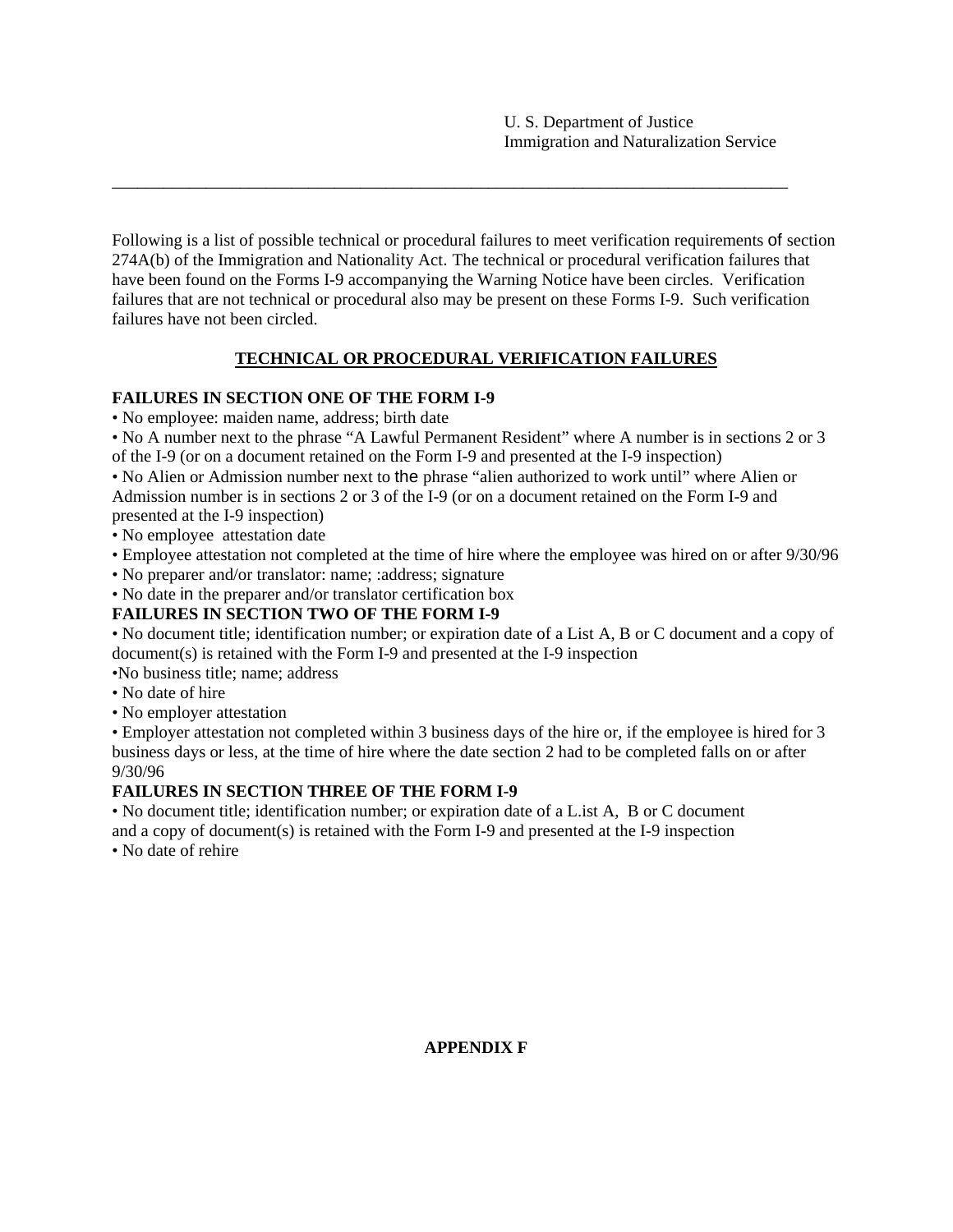#### **LIST OF ADDITIONAL ALLEGATIONS THAT MUST BE INCLUDED IN NIF COUNTS CHARGING UNCORRECTED TECHNICAL ORPROCEDURAL VERIFICATION FAILURES**

X. The Respondent was served with a Notification of Technical or Procedural Failures Letter which included copies of Forms I-9 that contain technical or procedural failures to meet the verification requirement of section 274A(b) of the Immigration and Nationality Act.

Y. The Respondent was provided at least ten business days from the date of service of the Notification of Technical or Procedural Failures Letter to correct the technical or procedural verification failures contained in the Forms I-9 but were returned to the Respondent with the Notification of Technical or Procedural Failures Letter.

Z. The Respondent failed to properly correct the technical or procedural verification failures contained in the Forms I-9 that were returned to the Respondent with the Notification of Technical or Procedural Failures Letter for the individuals listed in paragraph A, numbers [fill in applicable numbers].

#### **SAMPLE COUNT**

#### **FAILED TO ENSURE THAT EMPLOYEE PROPERLY COMPLETED SECTION 1 AND FAILED TO PROPERLY COMPLETE SECTION 2 OF THE EMPLOYMENT ELIGIBILITY VERIFICATION FORM (FORM I-9)**

- A. XYZ CORP. (hereinafter referred to as The Respondent) hired the following four (4) individuals for employment in the United States:
	- 1. Heddy Hostess
	- 2. Bart Bellboy
	- 3. Penelope Personnel
	- 4. Gus Gardener
- B. The Respondent hired the individual list in paragraph A after November 1986.
- C. The Respondent was served with a Notification of Technical or Procedural Failures Letter which included copies of Forms I-9 that contain technical or procedural failures to meet the verification requirements of section 274A(b) of the Immigration and Nationality Act.
- D. The Respondent was provided at least ten business days from the date of service of the Notification of Technical or Procedural Failures Letter to correct the technical or procedural verification failures contained in the Forms I-9 that were returned to the Respondent with the Notification of Technical or Procedural Failures Letter.
- E. The Respondent failed to properly correct the technical or procedural verification failures contained in the Forms I-9 that were returned to the Respondent with the Notification of Technical or Procedural Failures Letter for the individuals listed in paragraph A, numbers 2 and 3.
- F. The Respondents failed to ensure that the individuals listed in paragraph A properly completed section 1 of the Form I-9
- G. The Respondent failed to properly complete section 2 of the Form I-9 for the individuals listed in paragraph A.

WHEREFORE, it is charged that the Respondent is in violation of § 274A(a)(l)(B) of the Immigration and Nationality Act, 8 U.S.C. § 1324a(a)(l)(B), which renders it unlawful, after November 6, 1986, for a person or entity to hire, for employment in the United States, an individual without complying with the requirements of  $\S 274A(b)(l)$ and (2) of the Immigration and Nationality Act, 8 U.S.C. § 1324a(b)(l) and (2) and 8 C.F.R. § 274a.2(b)(l)(i) and (ii).

The penalty for this count is a civil money penalty in the amount of ....

**APPENDIX G**